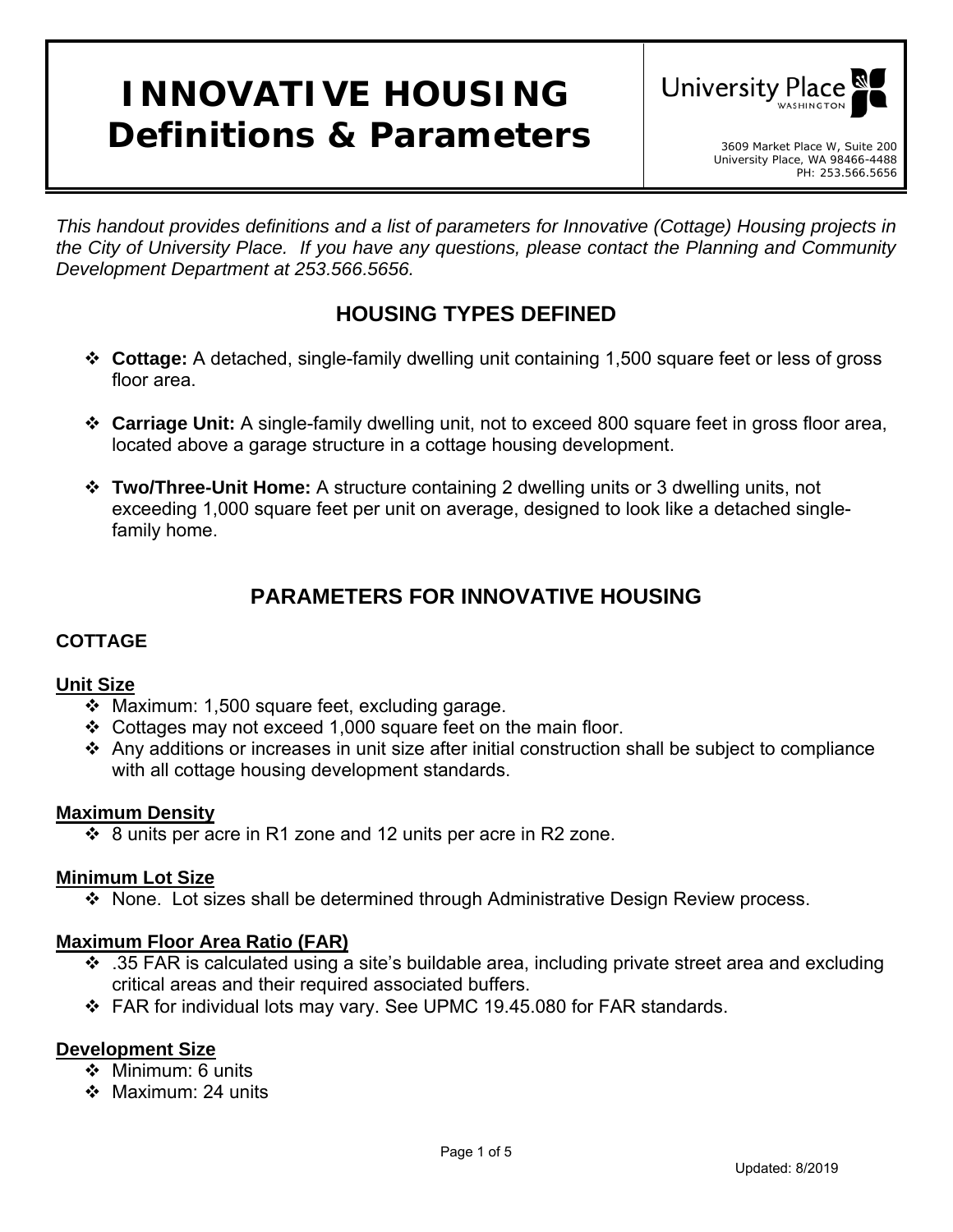- ❖ Minimum cluster: 6 units
- ❖ Maximum cluster: 12 units
- Cottage clusters may be integrated into small lot developments where the combined number of cottage and small lot units may exceed 24.

\*Cluster size is intended to encourage a sense of community among residents. Homes within a cluster generally orient toward each other, community open space, or pathways and are not separated by roads or critical areas. A development site may contain more than 1 cluster provided there is a clear separation between clusters. Clusters shall be connected via pedestrian pathway(s).

## **Minimum Setback for Yards Abutting the Exterior Boundary of the Development**

- ❖ See underlying zoning district.
- Required setbacks for yards not abutting an exterior boundary shall be determined through the Administrative Design Review process.

## **Maximum Impervious Surface Coverage**

- $\div 50\%$
- Coverage is calculated using a site's entire buildable area, including private street area and excluding critical areas and their required associated buffers.

## **Maximum Height for Dwellings**

- $\div$  27 feet (where minimum roof slope of 6:12 for all parts of the roof above 18 feet is provided).
- Otherwise, 18 feet.

## **Maximum Height for Accessory Structures**

❖ 1 story, not to exceed 18 feet.

#### **Open Space**

- 400 square feet common open space required per unit.
- $\div$  300 square feet private open space required per unit.
- See UPMC 19.56.050.A.2 and 19.56.050.A.3.

#### **Community Buildings**

- $\triangleleft$  At least one community building shall be provided.
- $\div$  See UPMC 19.56.050 A 4

## **Attached Covered Porches**

 $\div$  Each unit must have a covered porch with a minimum area of 64 square feet and a minimum dimension of 8 feet.

#### **Parking Requirements**

- Units ≤ 800 square feet: 1 space per unit minimum.
- $\div$  Units > 800 square feet: 1.5 spaces per unit minimum.
- $\div$  Space(s) must be provided on the subject property.
- Additional shared guest parking may not exceed 0.5 spaces per unit.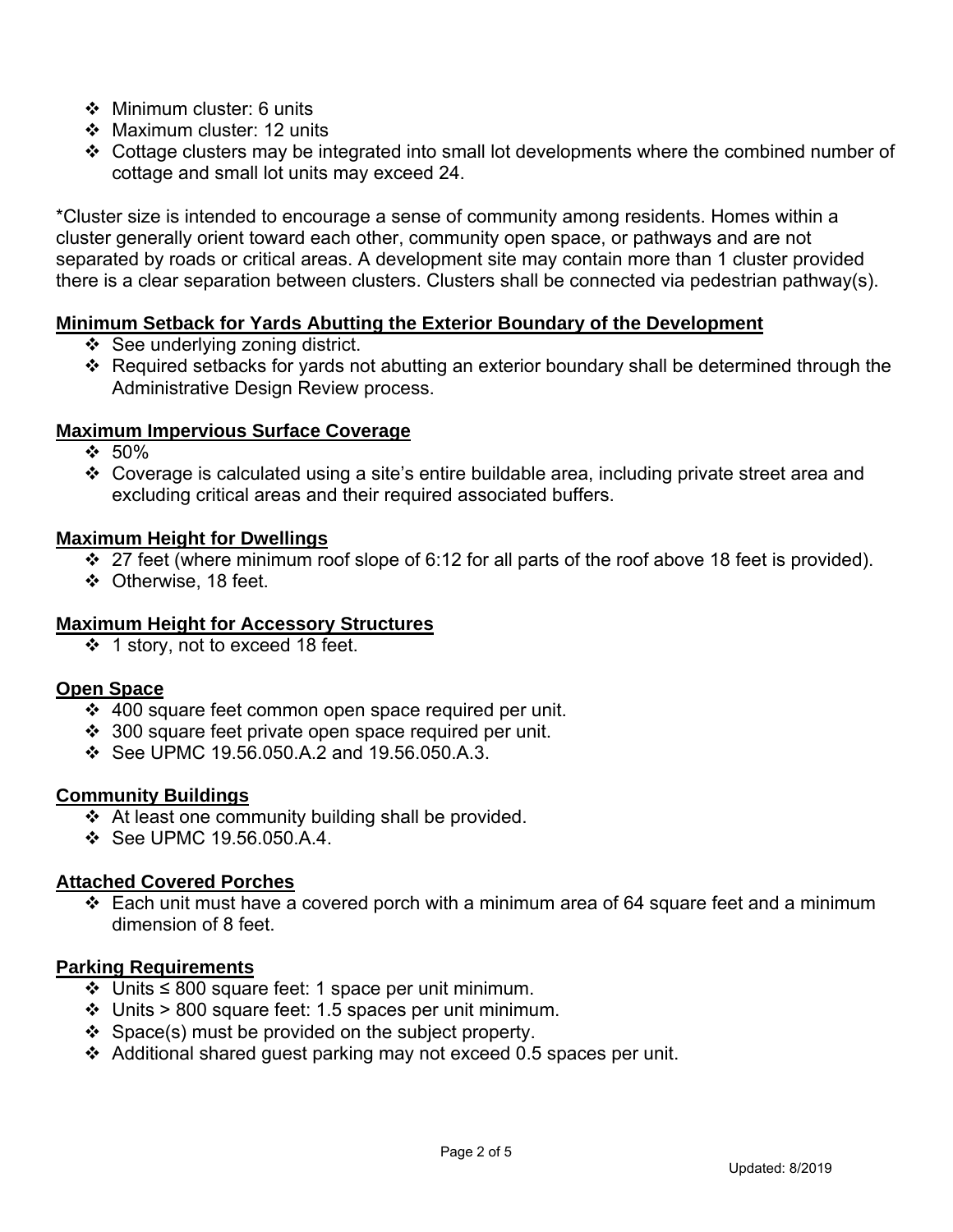## **Garage Requirements**

- $\div$  Private garages: 250 square foot maximum floor area.
- $\div$  Shared garages: 1,200 square foot maximum floor area.
- Front loaded garages shall be recessed  $\geq$  10 feet from the front facade of the cottage and their visual impact shall be minimized through the use of architectural design elements.

#### **Driveway Requirements**

 Driveways providing access to front loaded garages shall consist of paved runner strips or pervious surfacing approved by the City.

#### **Accessory Dwelling Units (ADUs)**

 $\div$  Not permitted as part of a cottage development.

#### **Development Options**

- ❖ Subdivision
- $\div$  Condominium
- ❖ Rental
- ❖ Ownership

#### **Review Process**

- ❖ Administrative Design Review.
- **❖ See UPMC 19.85.050.**

#### **CARRIAGE UNIT**

#### **Unit Size**

 $\div$  Maximum 800 square feet.

#### **Maximum Density**

- $\cdot$  8 units per acre (R1 zone) and 12 units per acre (R2 zone) for all cottages, carriage units, and two/three-unit homes located within a cottage development.
- The number of carriage units and two/three-unit homes combined shall not exceed 20% of the total number of units in a cottage project.
- Carriage units are allowed only when included in a cottage project.

#### **Minimum Lot Size**

None. Determined through Administrative Design Review process.

#### **Maximum Floor Area Ratio (FAR)**

- .35 FAR is calculated using a site's buildable area, including private street area and excluding critical areas and their required associated buffers.
- See UPMC 19.45.080 for FAR standards.

#### **Minimum Setback for Yards Abutting the Exterior Boundary of the Development**

 $\div$  See underlying zoning district.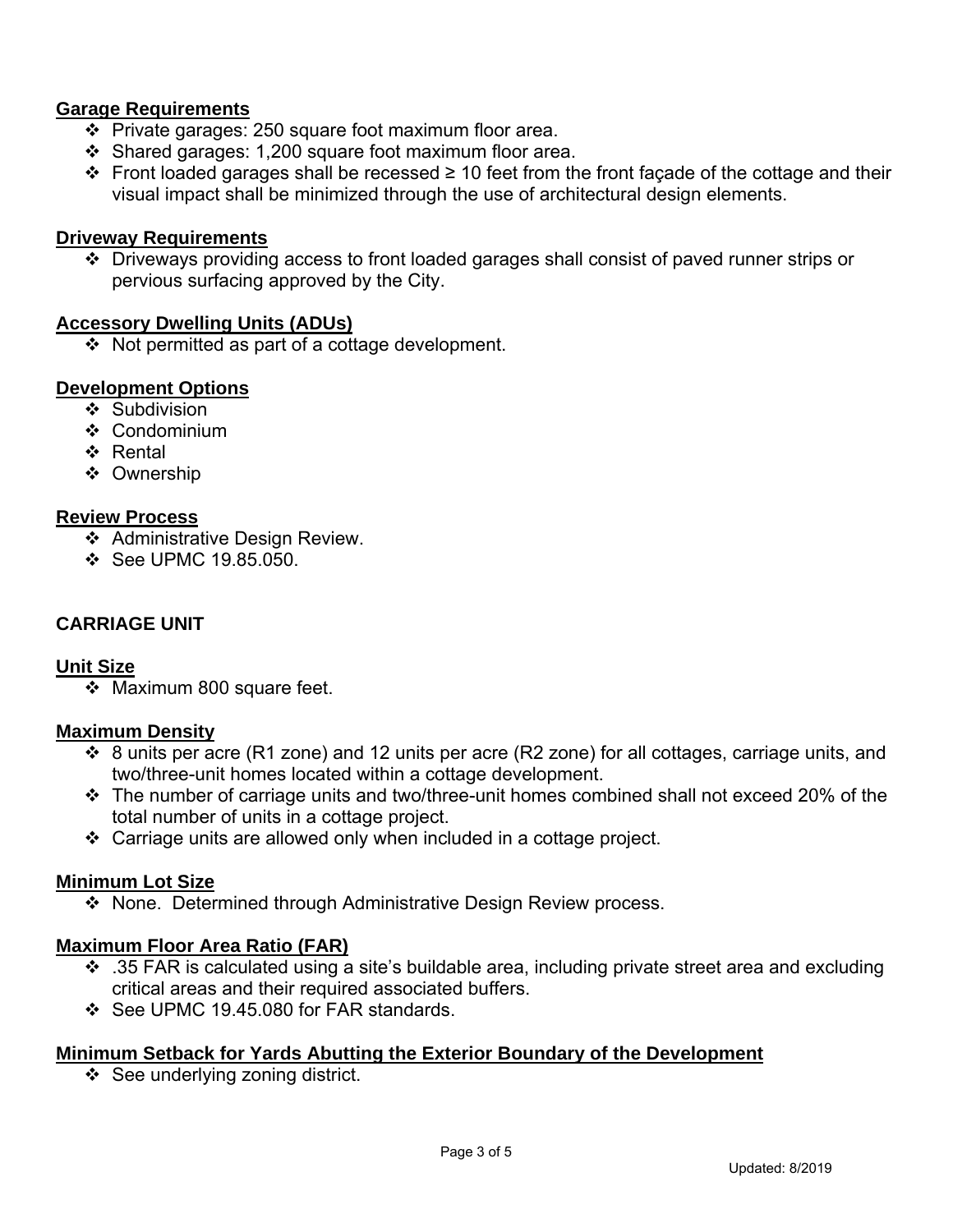Required setbacks for yards not abutting an exterior boundary shall be determined through the Administrative Design Review process.

#### **Maximum Height**

 $\div$  18 feet

### **Parking Requirements**

- $\div$  1 space per unit minimum.
- $\div$  Space(s) must be provided on the subject property.
- Additional shared guest parking may not exceed 0.5 spaces per carriage unit.

#### **Garage Requirements**

 Carriage units are only allowed above detached shared garages, which shall not exceed a 1,200 square foot maximum footprint area.

#### **Review Process**

- ❖ Administrative Design Review.
- **❖ See UPMC 19.85.050.**

## **TWO/THREE-UNIT HOME**

#### **Unit Size**

- $\div$  Average unit size: 1,000 square feet, excluding garage.
- ❖ Maximum structure floor area:
	- o Two-Unit: 2,000 square feet, excluding garages.
	- o Three-Unit: 3,000 square feet, excluding garages.

#### **Maximum Density**

- $\cdot$  8 units per acre (R1 zone) and 12 units per acre (R2 zone) for all cottages, carriage units, and two/three-unit homes located within a cottage development.
- The number of carriage units and two/three-unit homes combined shall not exceed 20% of the total number of units in a cottage project.
- 12 units per acre for two/three-unit homes in an R2 zone when not located within a cottage development.

#### **Minimum Lot Size**

- $\cdot$  None, when located within a cottage development.
- Determined through Administrative Design Review process.
- 6,000 square feet per two-unit home and 9,000 square feet per three-unit home in an R2 zone when not located within a cottage development.

#### **Maximum Floor Area Ratio (FAR)**

- $\cdot$  .35 FAR is calculated using a site's buildable area, including private street area and excluding critical areas and their required associated buffers.
- ❖ See UPMC 19.45.080 for FAR standards.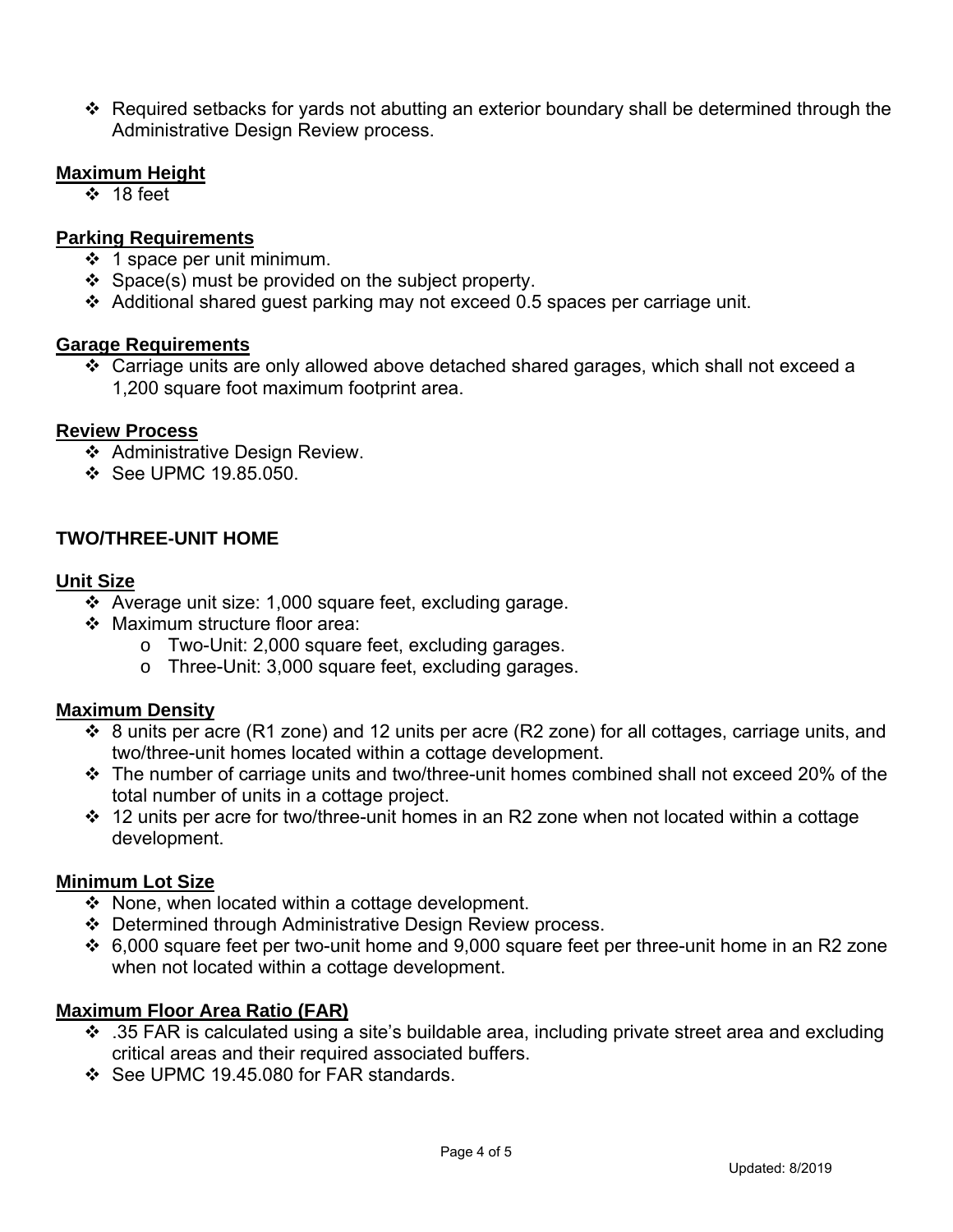## **Minimum Setback for Yards Abutting the Exterior Boundary of the Development**

- $\div$  See underlying zoning district.
- Required setbacks for yards not abutting an exterior boundary shall be determined through the Administrative Design Review process.

## **Maximum Height**

- $\div$  27 feet (where minimum roof slope of 6:12 for all parts of the roof above 18 feet is provided).
- ❖ Otherwise, 18 feet.

## **Parking Requirements**

- Units ≤ 800 square feet: 1 space per unit minimum.
- $\div$  Units > 800 square feet: 1.5 spaces per unit minimum.
- $\div$  Space(s) must be provided on the subject property.
- $\div$  Additional shared quest parking may not exceed 0.5 spaces per unit.

## **Garage Requirements**

- A two-unit home may include attached or detached garages, not to exceed an additional 500 square feet combined.
- A three-unit home may include attached or detached garages, not to exceed an additional 750 square feet combined.
- Front loaded attached garages shall be recessed ≥ 10 feet from the front façade of the principal structure and their visual impact shall be minimized through the use of architectural design elements.
- $\cdot$  No more than 3 single garage doors may be visible on any façade.

#### **Driveway Requirements**

 Driveways providing access to front loaded garages shall consist of paved runner strips or pervious surfacing approved by the City.

#### **Development Options**

- ❖ Subdivision
- ❖ Condominium
- ❖ Rental
- ❖ Ownership

#### **Review Process**

- ❖ Administrative Design Review.
- $\div$  See UPMC 19.85.050